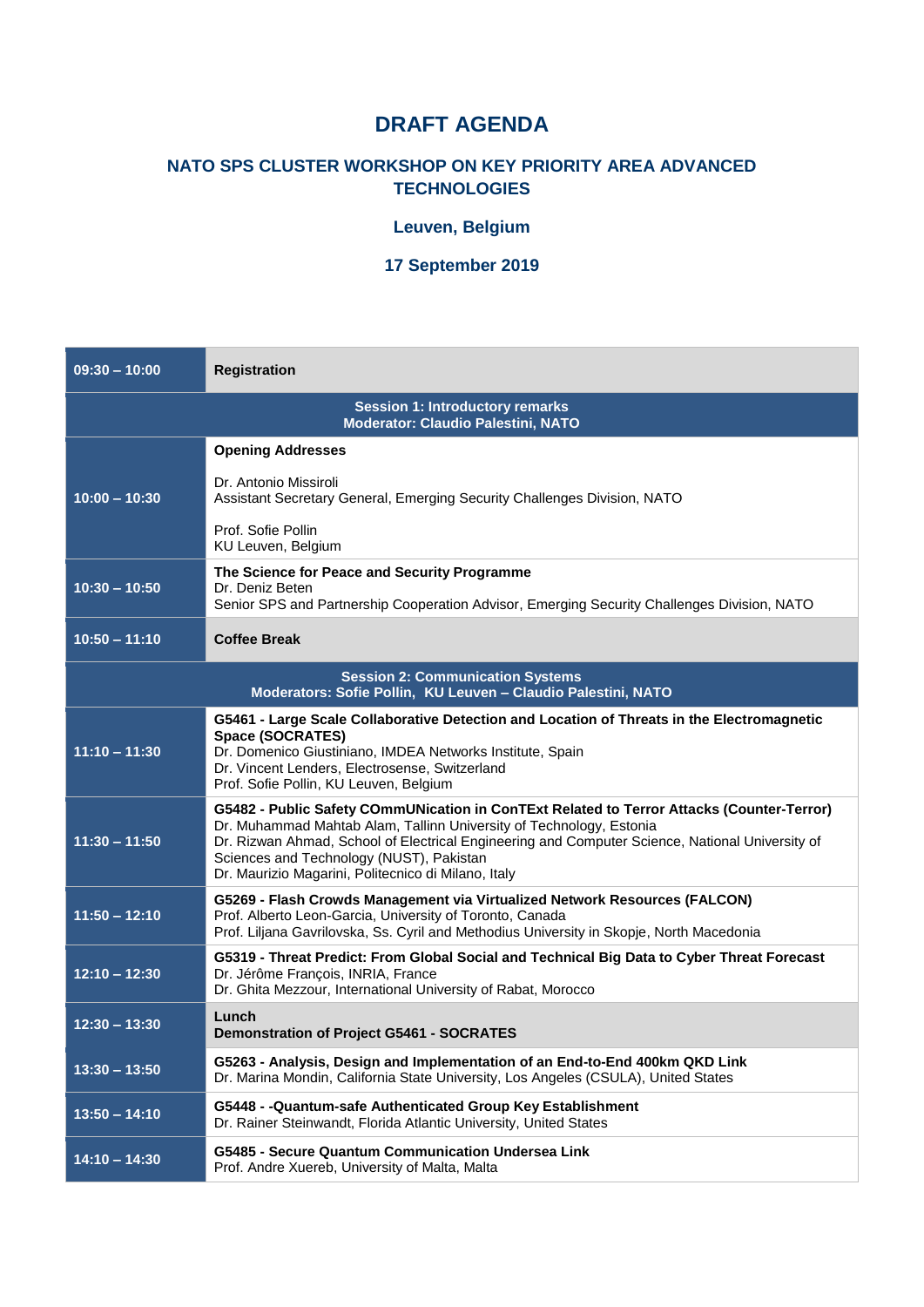| $14:30 - 15:00$                                                                                                              | <b>Round Table Discussion:</b><br><b>Contributions of SPS Programme to the Field of Communication Systems</b><br><b>Recommendations for future SPS Activities</b>                                                                         |  |
|------------------------------------------------------------------------------------------------------------------------------|-------------------------------------------------------------------------------------------------------------------------------------------------------------------------------------------------------------------------------------------|--|
| $15:00 - 15:20$                                                                                                              | <b>Coffee Break</b>                                                                                                                                                                                                                       |  |
| Session 3: Innovative and advanced materials<br>Moderators: Ivana Capan, Rudjer Boskovic Institute - Claudio Palestini, NATO |                                                                                                                                                                                                                                           |  |
| $15:20 - 15:40$                                                                                                              | G5215 - Engineering Silicon Carbide for Enhanced Border and Port Security (E-SiCure)<br>Dr. Ivana Capan, Rudjer Boskovic Institute, Croatia                                                                                               |  |
| $15:40 - 16:00$                                                                                                              | G5120 - Infrared Transparent Ceramic Windows for High-speed Vehicles<br>Dr. Mathias Hermann, Fraunhofer Institute of Ceramic Technologies and Systems, Germany<br>Prof. Andrey Ragulya, National Technical University of Ukraine, Ukraine |  |
| $16:00 - 16:20$                                                                                                              | G5176 - Agile Tyre Mobility for Severe Terrain Environments<br>Dr. Vladimir Vantsevich, University of Alabama at Birmingham, United States<br>Dr. Lyubomyr Demkiv, Lviv Polytechnic National University, Ukraine                          |  |
| $16:20 - 16:40$                                                                                                              | G5453 - Radiation Hard UV Detectors against Terrorist Threats<br>Dr. Igor Lubomirsky, Weizmann Institute of Science, Israel<br>Mr. Sergey Khodorov, Weizmann Institute of Science, Israel                                                 |  |
| $16:40 - 17:00$                                                                                                              | G5580 - Creation of New Generation Titanium Diboride Composite Armour Material<br>Dr. Gabriel Benga, University of Craiova, Romania                                                                                                       |  |
| $17:00 - 17:20$                                                                                                              | G5030 - Titanium Armour with Gradient Structure: Advanced Technology for Fabrication<br>Dr Sergey Prikhodko, University of California Los Angeles, USA                                                                                    |  |
| $17:20 - 17:50$                                                                                                              | <b>Round Table Discussion:</b><br>Contributions of SPS Programme to the Field of Innovative and advanced materials<br><b>Recommendations for future SPS Activities</b>                                                                    |  |
| $17:50 - 18:00$                                                                                                              | <b>Practical information</b><br>End of Day 1                                                                                                                                                                                              |  |
| $18:30 - 21:00$                                                                                                              | <b>Social Dinner</b>                                                                                                                                                                                                                      |  |

## **18 September 2019**

| $09:30 - 10:00$ | <b>Registration</b>                                                                                                                                                                                                                                                                               |
|-----------------|---------------------------------------------------------------------------------------------------------------------------------------------------------------------------------------------------------------------------------------------------------------------------------------------------|
| $10:00 - 10:20$ | Sum-up of Day 1 and Introduction of Day 2<br>Dr. Claudio Palestini<br>Officer, Emerging Security Challenges Division, NATO                                                                                                                                                                        |
|                 | <b>Session 4: Sensors and Detectors</b><br>Moderators: Eyup Turmus, NATO - Claudio Palestini, NATO                                                                                                                                                                                                |
| $10:20 - 10:40$ | G5267 - Maritime Security - Multistatic and Multiband Coherent Radar Fleet for Border Security<br>(SOLE)<br>Prof. Antonella Bogoni, Inter-University National Consortium for Telecommunication (CNIT), Italy<br>Dr. Steve Lecomte, Centre Suisse d'Electronique et de Microtechnique, Switzerland |
| $10:40 - 11:00$ | G5465 - Noise Imaging Radar Network for Covert Air and Maritime Border Security (NORMA)<br>Dr. Sonia Tomei, Radar and Surveillance System (RaSS) National Lab – CNIT, Italy                                                                                                                       |
| $11:00 - 11:30$ | <b>Coffee Break</b>                                                                                                                                                                                                                                                                               |
| $11:30 - 11:50$ | G5248 - Compact Eye-Safe Lidar Source for Airborne Laser Scanning (CALIBER)<br>Dr. Nadia Boetti, Links Foundation, Italy<br>Prof. Amiel Ishaaya, Ben-Gurion University of the Negey, Israel                                                                                                       |